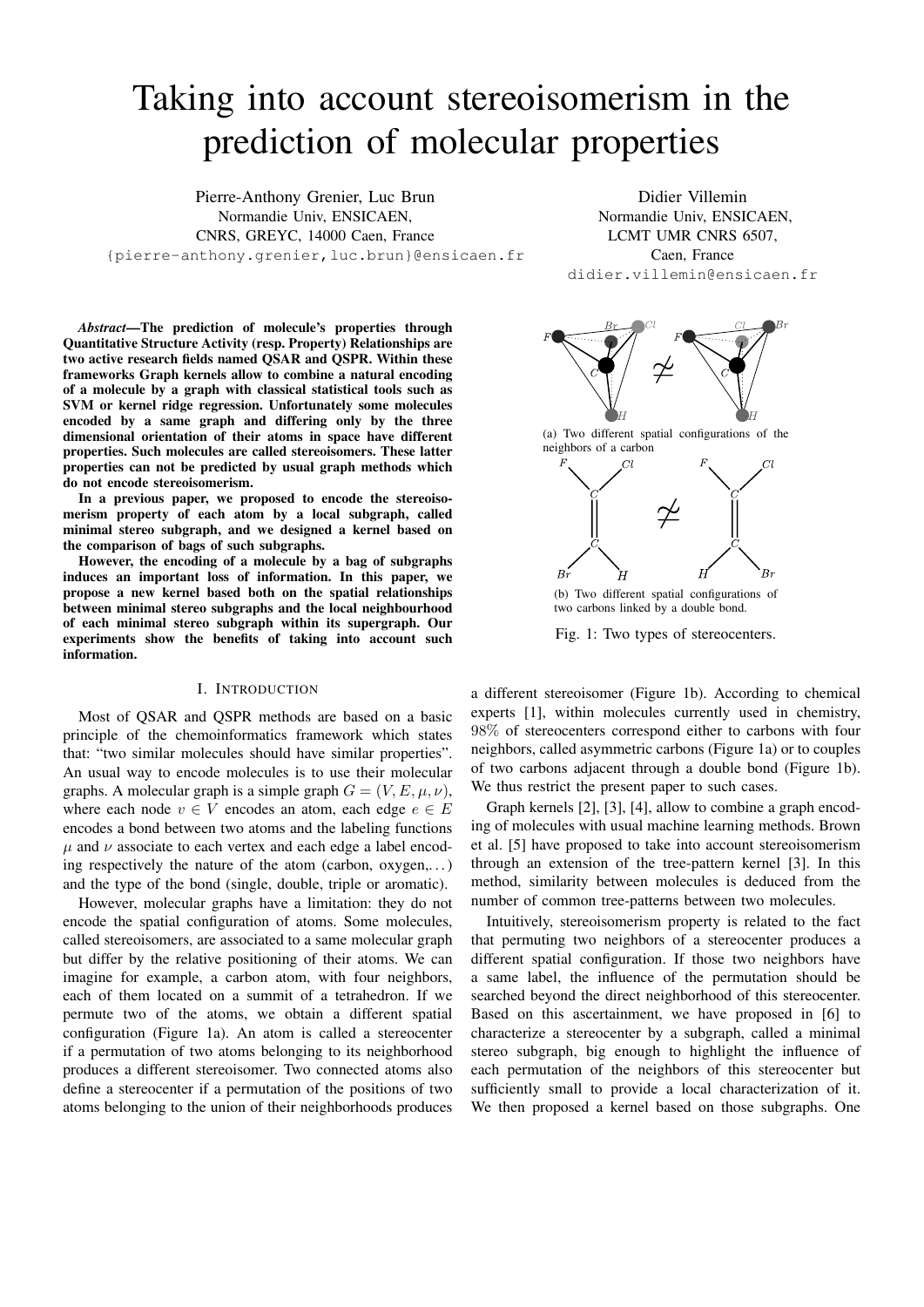limitation of this approach, is that graph information is reduced to a bag of subgraphs without taking into account the possible interactions between these subgraphs nor the neighbourhood of each instance of a subgraph within the whole graph. Thus, in [7], we proposed to construct a graph, where each vertex represent a minimal stereo subgraph and each edge encodes an interaction between two subgraphs. By using a graph kernel on this graph we are able to take into account interactions between minimal stereo subgraphs. However we do not take into account the neighbourhood of a minimal stereo subgraph within the whole graph. In this paper we present a way to combine both information within a unified framework.

In Section II we remind the points of [6] and [7], the encoding of molecules by ordered graphs, the construction of minimal stereo subgraphs which characterize stereocenters and the construction of graphs of interactions. Then in Section III we present a model which allows to take into account the neighbourhood of a minimal stereo subgraph and a way to integrate this model in our previous framework. Results obtained with this new method are provided in Section IV.

## II. MINIMAL STEREO SUBGRAPHS AND GRAPHS OF INTERACTIONS

#### *A. Encoding of molecules by ordered graphs*

The spatial configuration of the neighbors of each atom may be encoded through an ordering of its neighborhood [6]. In order to encode this information, we introduce the notion of ordered graph. An ordered graph  $G = (V, E, \mu, \nu, \text{ord})$ is a molecular graph  $G = (V, E, \mu, \nu)$  together with a function  $ord: V \rightarrow V^*$  which maps each vertex to an ordered list of its neighbors. Two ordered graphs  $G$  and  $G'$ are isomorphic  $(G \simeq G')$  if it exists an isomorphism f between their respective molecular graphs  $\widehat{G}$  and  $\widehat{G}^{\prime}$  such that  $ord'(f(v)) = (f(v_1) \dots f(v_n))$  with  $ord(v) = (v_1 \dots v_n)$ (where  $N(v) = \{v_1, \ldots, v_n\}$  denotes the neighborhood of v). In this case  $f$  is called an ordered isomorphism between  $G$ and  $G'$ .

However, different ordered graphs may encode a same molecule. We thus have to define an equivalence relationship between ordered graphs, such that two ordered graphs are equivalent if they represent a same molecular configuration.

To do so, we introduce the notion of re-ordering function σ, which associates to each vertex v ∈ V of degree n a permutation  $\sigma(v)$  on  $\{1, \ldots, n\}$ , which allows to re-order its neighborhood. The graph with re-ordered neighborhoods  $\sigma(G)$  is obtained by mapping for each vertex v its order  $ord(v) = v_1 \ldots v_n$  onto the sequence  $v_{\sigma(v)(1)} \ldots v_{\sigma(v)(n)}$ where  $\sigma(v)$  is the permutation applied on v.

The set of re-ordering functions, transforming an ordered graph into another one representing the same configuration is called a valid family of re-ordering functions  $\Sigma$  [8]. We say that it exists an equivalent ordered isomorphism  $f$  between  $G$ and G' according to  $\Sigma$  if it exists  $\sigma \in \Sigma$  such that f is an ordered isomorphism between  $\sigma(G)$  and  $G'$  ( $\sigma(G) \simeq G'$ ). The



Fig. 2: Stereocenters and their neighbourhoods.

equivalent order relationship defines an equivalence relationship [8] and two different stereoisomers are encoded by non equivalent ordered graphs. We denote by  $\text{IsomEqOrd}(G,G')$ the set of equivalent ordered isomorphism between  $G$  and  $G'$ .

Combinatorial map are a special case of ordered graph where reordering functions are cyclic permutation. In general, ordered graphs can be used for any application of pattern recognition where data can be represented by graph and where the ordering of the vertices is important.

Carbons with four neighbors, and double bonds between carbons, are not necessarily stereocenters. If they are not stereocenters, any permutation in their neighbourhood would lead to an equivalent ordered graph. We thus define for an ordered graph  $G = (V, E, \mu, \nu, \text{ord})$  and one of its vertex  $v \in V$  a set of ordered isomorphism  $\mathcal{F}_G^v$ :

$$
\mathcal{F}_G^v = \bigcup_{\substack{(i,j) \in \{1,\ldots,|N(v)|\}^2 \\ i \neq j}} \{f \mid f \in \text{IsomEqOrd}(G, \tau_{i,j}^v(G))
$$
  
with  $f(v) = v\}$ 

where  $\tau_{i,j}^v$  is a re-ordering function equals to the identity on all vertices except  $v$  for which it permutes the vertices of index i and j in  $ord(v)$ . Intuitively, isomorphisms in  $\mathcal{F}_G^v$  correspond to a symmetry of the neighbors of  $v$ .

We then define a stereo vertex as a vertex for which any permutation of two of its neighbors produces a non-equivalent ordered graph:

**Definition 1** (Stereo vertex). Let  $G = (V, E, \mu, \nu, \text{ord})$  be an ordered graph. A vertex  $v \in V$  is called a stereo vertex iff  $\mathcal{F}_G^v = \varnothing.$ 

Two carbons linked by a double bond form a stereocenter and we have proved in [8] that if a carbon of a double bond is a stereo vertex then the other one is also a stereo vertex. Therefore we denote by  $kernel(s)$  the set of stereo vertices corresponding to a stereocenter (kernel(s) = {s} if s is an asymmetric carbon and  $kernel(s) = \{s, u\}$  if s is a carbon of a double bond, where  $u$  is the other carbon of the double bond). We further denote by  $StereoStar(s)$  the set composed of a stereocenter and its neighbourhood:  $StereoStar(s)$  $kernel(s) \cup N(kernel(s))$  (Figure 2) where  $N(kernel(s))$  is the neighbourhood of the vertices of  $kernel(s)$ .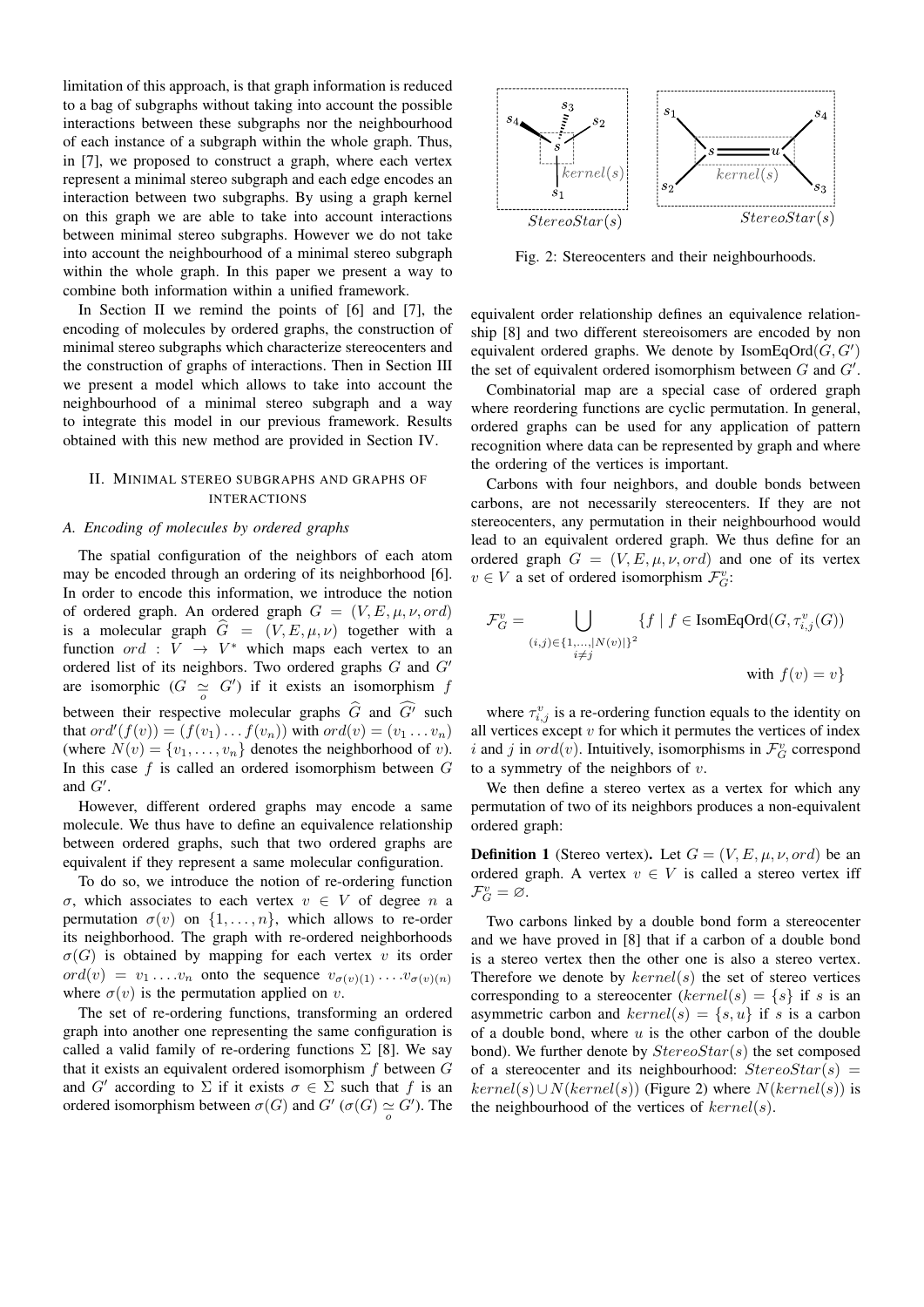# *B. Minimal stereo subgraphs*

Definition 1 is based on the whole graph  $G$  to test if a vertex  $v$  is a stereo vertex. However, given a stereo vertex  $s$ , one can observe that on some configurations, the removal of some vertices far from s should not change its stereo property. In order to obtain a more local characterization of a stereo vertex, we should thus determine a vertex induced subgraph H of G, including s, large enough to characterize the stereo property of s, but sufficiently small to encode only the relevant information characterizing the stereo property of s. Such a subgraph is called a minimal stereo subgraph of s.

We now present a constructive definition of a minimal stereo subgraph of a stereo vertex. Let s denotes a stereo vertex and let  $H_s$  be a subgraph of G containing  $kernel(s)$ . We say that the stereo property of s is not captured by  $H_s$  if (Definition 1):

$$
\mathcal{F}_{H_s}^s \neq \varnothing \tag{1}
$$

To define a minimal stereo subgraph of s, we consider a finite sequence  $(H_s^k)_{k=1}^n$  of vertex induced subgraphs of G. The first element of this sequence  $H_s^1$  is the smallest vertex induced subgraph for which we can test (1):  $V(H_s^1) = StereoStar(s)$ .

If the current vertex induced subgraph  $H_s^k$  does not capture the stereo property of  $s$ , we know by  $(1)$ , that it exists some isomorphisms  $f \in \mathcal{F}_{H_s^k}^s$ . We denote by  $\mathcal{E}_{f}^k$  the set of vertices of  $H_s^k$  inducing the isomorphism f in  $H_s^k$ :

$$
\mathcal{E}_f^k = \{ v \in V(H_s^k) \mid \exists p = (v_0, \dots, v_q) \in H_s^k
$$
  
with  $v_0 \in kernel(s), v_q = v$  and  $f(v_1) \neq v_1 \}$  (2)

In [8], we show that for any f in  $\mathcal{F}_{H^k_s}^s$ ,  $\mathcal{E}_f^k$  is not empty. A vertex v belongs to  $\mathcal{E}_f^k$  if neither its label nor its neighborhood in  $H_s^k$  allow to differentiate it from  $f(v)$ . The basic idea of our algorithm consists in enforcing constraints on each  $v \in \mathcal{E}_f^k$ at iteration  $k + 1$  by adding to  $H_s^k$  the neighborhood of v in G. The set of vertices of the vertex induced subgraph  $H_s^{k+1}$ is thus defined by:

$$
V(H_s^{k+1}) = V(H_s^k) \cup \bigcup_{f \in \mathcal{F}_{H_s^k}^s} N(\mathcal{E}_f^k)
$$
(3)

where  $N(\mathcal{E}_f^k)$  denote the neighborhood of  $\mathcal{E}_f^k$ .

The algorithm stops when the set  $f \in \mathcal{F}_{H^k_S}^{s}$  becomes empty. We proved in [8] that the subgraph obtained by this algorithm captures the stereo property of s. Figure 3 illustrates our algorithm. Remarks that the computation of the minimal stereo subgraph requires the computation of graph isomorphisms and is thus nearly NP-complete. However, minimal stereo subgraphs correspond to a local characteristic of a vertex and have consequently a limited size [6].

Thus for each stereo vertex we can construct its minimal stereo subgraph to characterize it. We consider two stereo vertices as similar if they have a same minimal stereo subgraph, and to test it efficiently, we transform each minimal stereo subgraph  $S$  into a code  $c_S$  thanks to the method described in [9]. The set of minimal stereo subgraphs of a graph  $G$  is denoted by  $\mathcal{H}(G)$ .



Fig. 3: An asymmetric carbon and its associated sequence  $(H_C^k)_{k=1}^3$ 

#### *C. Graph of interactions*

We now propose to encode interactions between minimal stereo subgraphs. To do so, we define a function of interactions  $F$  between minimal stereo subgraphs. This function of interactions is defined according to a sequence of conditions  $(cond_1, \ldots, cond_n)$ . These conditions are increasingly constraining:

$$
\forall i \in \{1, \ldots, n-1\} \, cond_{i+1} \Rightarrow cond_i
$$

Let  $S_1$  and  $S_2$  be two minimal stereo subgraphs of a same ordered graph, such that  $s_1$  is the stereo vertex of  $S_1$  and  $s_2$ is the stereo vertex of  $S_2$ . We propose the following set of conditions:

$$
cond0: StereoStar(s1) \nsubseteq S2\n
$$
cond1: StereoStar(s1) \nsubseteq S2
$$
\n
$$
cond2: S1 \nsubseteq S2
$$
\n(4)
$$

The value  $F(S_1, S_2)$  is obtained by taking the index j of the condition  $cond_i$  which represents the strongest interaction between  $S_1$  and  $S_2$ :

$$
F(S_1, S_2) = \max\{j \in \{0, 1, 2\} \mid cond_j\}
$$

 $F(S_1, S_2)$  equals to zero means that we consider that  $S_1$ does not interact with  $S_2$ . Note that F is a non symmetric function.

We define thanks to this function, a graph of interactions  $G_i$  where each vertex  $v \in V_i$  represents a minimal stereo subgraph and each edge encodes an interaction between two minimal stereo subgraphs deduced from  $F$ :

**Definition 2** (Graph of interactions). Let  $G$  $(V, E, \mu, \nu, \text{ord})$  denotes an ordered graph, and  $\mathcal{H}(G) = \{S_1, \ldots, S_n\}$  its set of minimal stereo subgraphs. A graph of interactions  $G_i = (V_i, E_i, \mu_i, \nu_i)$  is a graph built from G and the function of interaction F. Each vertex  $u_j$  of  $V_i$  corresponds to a minimal stereo subgraphs  $S_j$  of G and  $(u_j, u_k) \in E_i$  only if  $F(S_j, S_k)$  or  $F(S_k, S_j)$  is not null. The labels of the graph of interactions are defined by :

- $\forall u_j \in V_i, \mu_i(u) = c_{S_j}.$
- $\forall e = (u_j, u_k) \in E_i$ ,  $\nu_i(e) = \min(F(S_j, S_k), F(S_k, S_j))$  $\odot$  max $(F(S_j, S_k), F(S_k, S_j)).$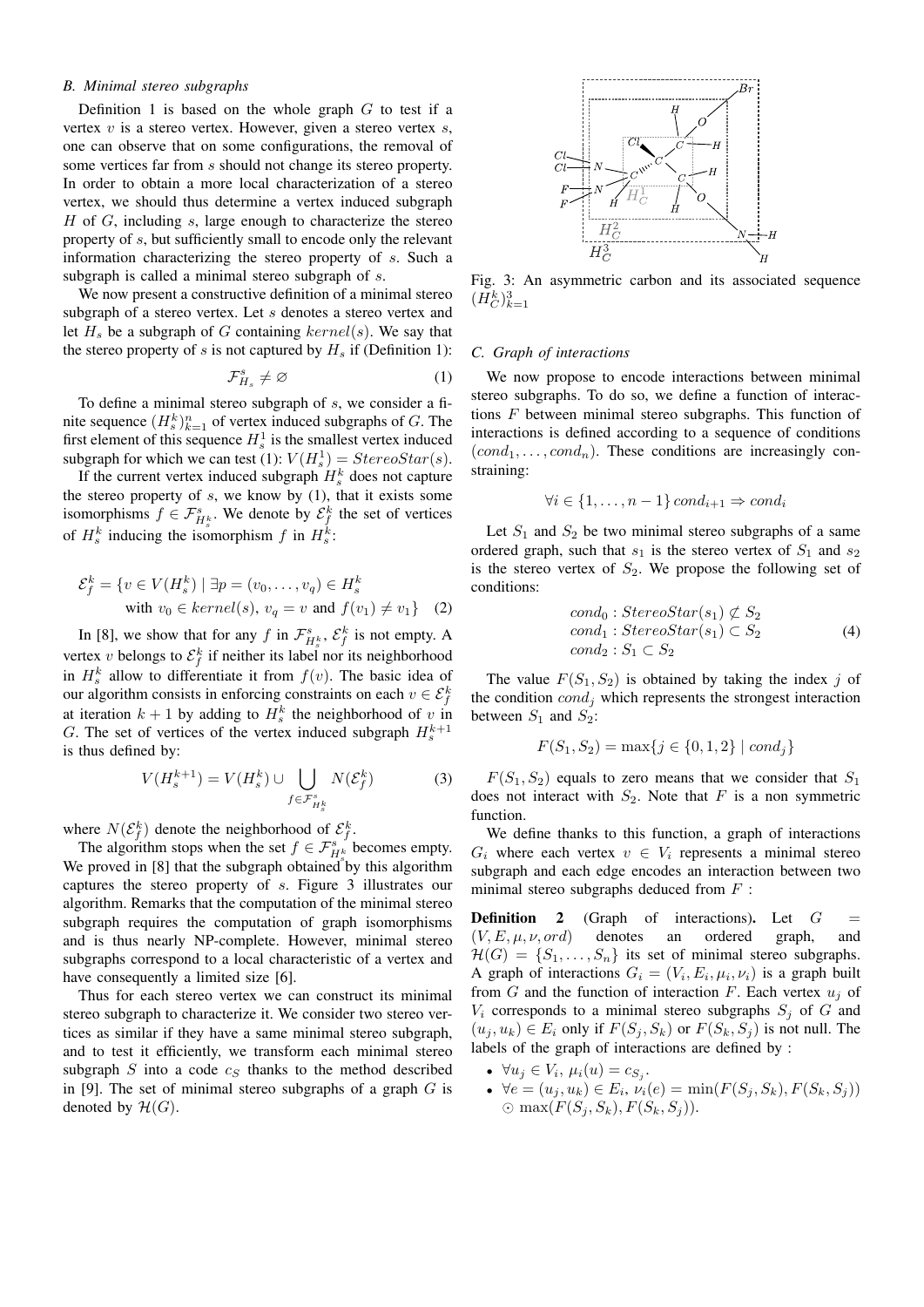

Fig. 4: One ordered graph and its graph of interactions  $G_i$ 

where  $\odot$  denotes the concatenation and  $c_S$  is the code describing S and defined in [9].

Figure 4 shows a graph of interactions obtained from an ordered graph. We can see that the edge between  $H_1$  and  $H_4$  is labeled by 04 because  $F(H_1, H_2) = 4$  and  $F(H_2, H_1) = 0$ . In practice, a molecular ordered graph have few identical minimal stereo subgraphs. Thus few vertices have identical labels in a graph of interaction and an edge is almost defined by the labels of its vertices. Therefore using directed graphs as graph of interaction would not give much more information. Moreover there exists a lot of graph kernels (e.g. [2], [3], [4]) which can be used to measure similarities of undirected graphs. By using one of those graph kernel on the graph of interactions, we obtain a kernel which takes into account stereoisomerism and interactions between minimal stereo subgraphs.

However, from an intuitive point of view, a stereo subgraph partially fixes the geometry of a part of a molecule. Remaining parts of the graph attached to the different extremities of a stereo subgraph should thus play different roles in the property to predict according to the extremity to which they are attached. We have thus to take into account the neighbourhood of each minimal stereo subgraph into our final kernel.

#### III. NEIGHBOURHOOD OF MINIMAL STEREO SUBGRAPHS

In this section, we present a method to take into account the direct neighbourhood of minimal stereo subgraphs. We first construct a kernel between minimal stereo subgraphs, which compares their direct neighbourhood.

## *A. Kernel between minimal stereo subgraphs*

For a stereo subgraph S, we denote  $\delta_{in}(S)$  the set of vertices on the boundaries of  $S$ :

$$
\delta_{in}(S) = \{ v \in S \mid N(v) \not\subset S \}
$$



Fig. 5: A minimal stereo subgraph  $S$  with the vertex of its boundaries  $\{v_1, v_2, v_3, v_4, v_5\}$  and their 3-neighborhood.

For each vertex  $v$  on the boundary of a minimal stereo subgraphs S we define a subgraph  $S_v^k$  called the k-neighborhood of  $v$  :

**Definition 3** ( k-neighborhood ). Let  $G = (V, E, \mu, \nu, \text{ord})$  be an ordered graph. We denote  $s$  a stereo vertex of  $G$  and  $S$  its minimal stereo subgraph. The  $k$ -neighborhood of  $v$ , a vertex of  $\delta_{in}(S)$ , is the induced subgraph  $S_v^k$  of G such that:

$$
V_{S_v^k} = \left\{ u \in G - S \mid \frac{d(u, v) \le k}{\forall v' \in \delta_{in}(S), d(u, v) \le d(u, v')} \right\}
$$

Figure 5 shows an example of  $k$ -neighborhoods associated to vertices of the boundary of a minimal stereo subgraph. We can notice that a  $k$ -neighborhood can be disconnected  $(S_{v_3}^3)$  and that two k-neighborhoods can have a non empty intersection  $(S_{v_4}^3$  and  $S_{v_5}^3$ ).

We want to compare two minimal stereo subgraphs located in different graphs, such that there is an equivalent ordered isomorphism  $f$  between them. As they can have different surroundings, their k-neighborhoods are compared in order to have a local measure of similarity. However, in order to respect the orientation provided by stereocenters, we do not compare all the pairs of  $k$ -neighborhood but only the ones associated to vertices  $u$  and  $v$  which can be matched by an equivalent ordered isomorphism. As we compare a subset of pairs of k-neighborhoods we define our kernel as a matching kernel [11].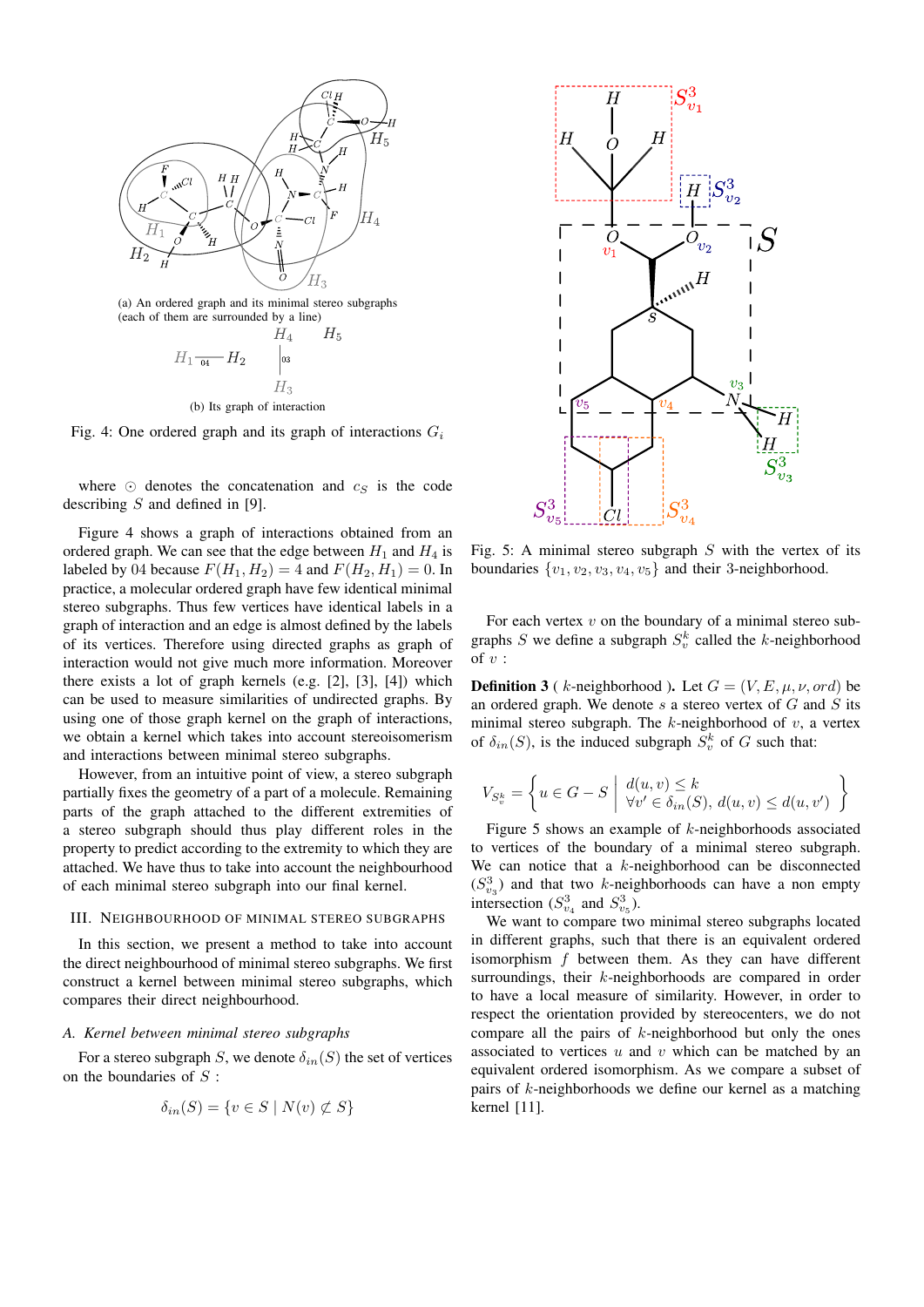For a minimal stereo subgraph S we denote by  $(v_1, \ldots, v_n)$ an ordering of  $\delta_{in}(S)$ . We also denote  $se(S)$  the ordered sequence of the k-neighborhoods associated to the sequence  $(v_1,\ldots,v_n)$ :

$$
se(S) = (S_{v_1}^k, \ldots, S_{v_n}^k)
$$

The mapping between two minimal stereo subgraphs S and  $S'$  is defined as :

$$
M_{S,S'} = \left\{ \begin{array}{l} (\mathrm{se}(S), \mathrm{se}(S')) \middle| \begin{array}{l} \exists f \in \mathrm{IsomEqOrd}(S,S') \\ s.t \; \forall i \in \{1,\ldots,n\}, \\ f(v_i) = v'_i \end{array} \end{array} \right\}
$$
  
where  $se(S) = (S_{v_1}^k, \ldots, S_{v_n}^k)$  and  $se(S') = (S_{v'_1}^{lk}, \ldots, S_{v'_n}^{lk}).$ 

The kernel between those minimal stereo subgraphs is then defined by:

$$
k_{inf}(S, S') = \frac{\sum\limits_{(se(S), se(S')) \in M_{S, S'}} \prod\limits_{i=1}^{n} k_t(S_{v_i}^k, S_{v_i'}^{lk})}{\sqrt{|\delta_{in}(S)|! |\delta_{in}(S')|!}} \tag{5}
$$

where  $k_t$  is a kernel between graphs. Note that, the normalization by  $\sqrt{|\delta_{in}(S)|! |\delta_{in}(S')|!}$  allows to discard the influence of the arbitrary ordering of  $\delta_{in}(S)$ . If  $M_{S,S'}$  is empty, there is no equivalent ordered isomorphism between  $S$  and  $S'$ , and thus  $k_{inf}(S, S')$  is equal to zero.

The kernel  $k_t$  is a "weight" kernel defined by :

$$
k_t(G, G') = e^{\frac{-(w - w')^2}{d}}
$$
 (6)

where  $d$  is a parameter and  $w$  the weight of a molecular graph (defined as the sum of the weights of atoms encoded by vertices of the graph). In practice, we also tested usual graph kernels [3], [4], which do not provide significantly better results than this kernel.

We can define a kernel between ordered graphs by comparing their sets of minimal stereo subgraphs:

$$
k_{infG}(G, G') = \sum_{S \in \mathcal{H}(G)} \sum_{S' \in \mathcal{H}(G')} k_{inf}(S, S') \tag{7}
$$

We propose in the next section a method to use the kernel of equation 5, within the framework of graph of interactions (Section II-C).

## *B. Integration within the graph of interactions*

In [7], we used several graph kernels [2], [3], [4] to compute a measure of similarity between graphs of interactions.

Treelet are all the labeled subtrees with six or less vertices of a graph. The authors of [4] define how to compute those treelets, and a code formed with their labels, which allows to test efficiently if two treelets are isomorphic. The treelet kernel applied to the graph of interactions [7] is defined by :

$$
k_T(G, G') = \sum_{t \in \mathcal{T}(G_i) \cap \mathcal{T}(G_i')} K(f_t(G_i), f_t(G_i')) \qquad (8)
$$

where  $G_i$  is the graph of interactions of  $G, \mathcal{T}(G_i)$  is the set of treelets of  $G_i$ ,  $f_t(G_i)$  is the number of occurrence of the

treelet t in the graph  $G_i$  and K is a definite positive kernel between real numbers.

The treelet kernel compare the number of occurrences of each treelet present in both graph. Two treelets are identical if they have the same structure and the same labels. In graph of interactions, labels of vertices are the code defined in [9] which describes minimal stereo subgraph. However, if we use the kernel between minimal stereo subgraphs (equation 5), two minimal stereo subgraphs with identical code are no longer considered as identical since they may have different neighbourhoods. Thus we can no longer count the identical patterns within graphs of interactions. Let us first remark that if  $K$  is a scalar product (8) may be rewritten as follows :

$$
k_T(G, G') = \sum_{t \in \mathcal{T}(G_i)} \sum_{t' \in \mathcal{T}(G_i')} \delta(t, t')
$$
(9)

where  $\delta(t, t')$  a function equal to 1 if there is an isomorphism between t and t' and 0 otherwise and  $T(G_i)$  is the bag of treelets of  $G_i$ . Hence unlike in  $\mathcal{T}(G_i)$  (equation 8), an element t of  $T(G_i)$  may appear several times.

As we want to compare treelets with identical labeling, we can replace  $\delta(t, t')$  by a kernel between t and t' in (9):

$$
k_T(G, G') = \sum_{t \in \mathcal{T}(G_i)} \sum_{t' \in \mathcal{T}(G_i')} \sum_{\phi \in \mathcal{I}(\text{som}(t, t')} k(t, \phi(t)) \tag{10}
$$

where  $\text{Isom}(t, t')$  is the set of isomorphism between t and t'. Note that if  $\text{Isom}(t, t')$  is empty,  $\sum$  $\sum_{\phi \in \mathbf{Isom}(t,t')}$  $k(t, \phi(t))$  is

equal to zero.

Each vertex of  $t$  (respectively  $t'$ ) is associated to a minimal stereo subgraph of  $G$  (respectively  $G'$ ). To compare the neighbourhood of each minimal stereo subgraph associated to a treelet  $t$ , the subkernel  $k$  is defined by :

$$
k(t, \phi(t)) = \prod_{v \in t} k_{inf}(S(v), S(\phi(v))) \tag{11}
$$

where  $k_{inf}$  is the kernel between minimal stereo subgraphs defined in equation (5), and  $S(v)$  is the minimal stereo subgraph associated to the vertex  $v$  of  $t$ .

By using the kernel of equation (10) on graph of interaction, with the subkernel of equation (11), we obtain a measure of similarity between molecules, which takes into account both the direct neighbourhoods of minimal stereo subgraphs and the interactions between minimal stereo subgraphs.

Moreover, some treelets may have more influence on a property than others. Based on this assumption, [12] proposed to combine the treelet kernel with a multiple kernel learning method [13], by learning a weight  $w_t$  for each treelet t. The formulation of equation (8) becomes :

$$
k_T(G, G') = \sum_{t \in \mathcal{T}(G) \cap \mathcal{T}(G')} w_t K(f_t(G), f_t(G')) \qquad (12)
$$

where  $w_t$  is the weight associated to the kernel t.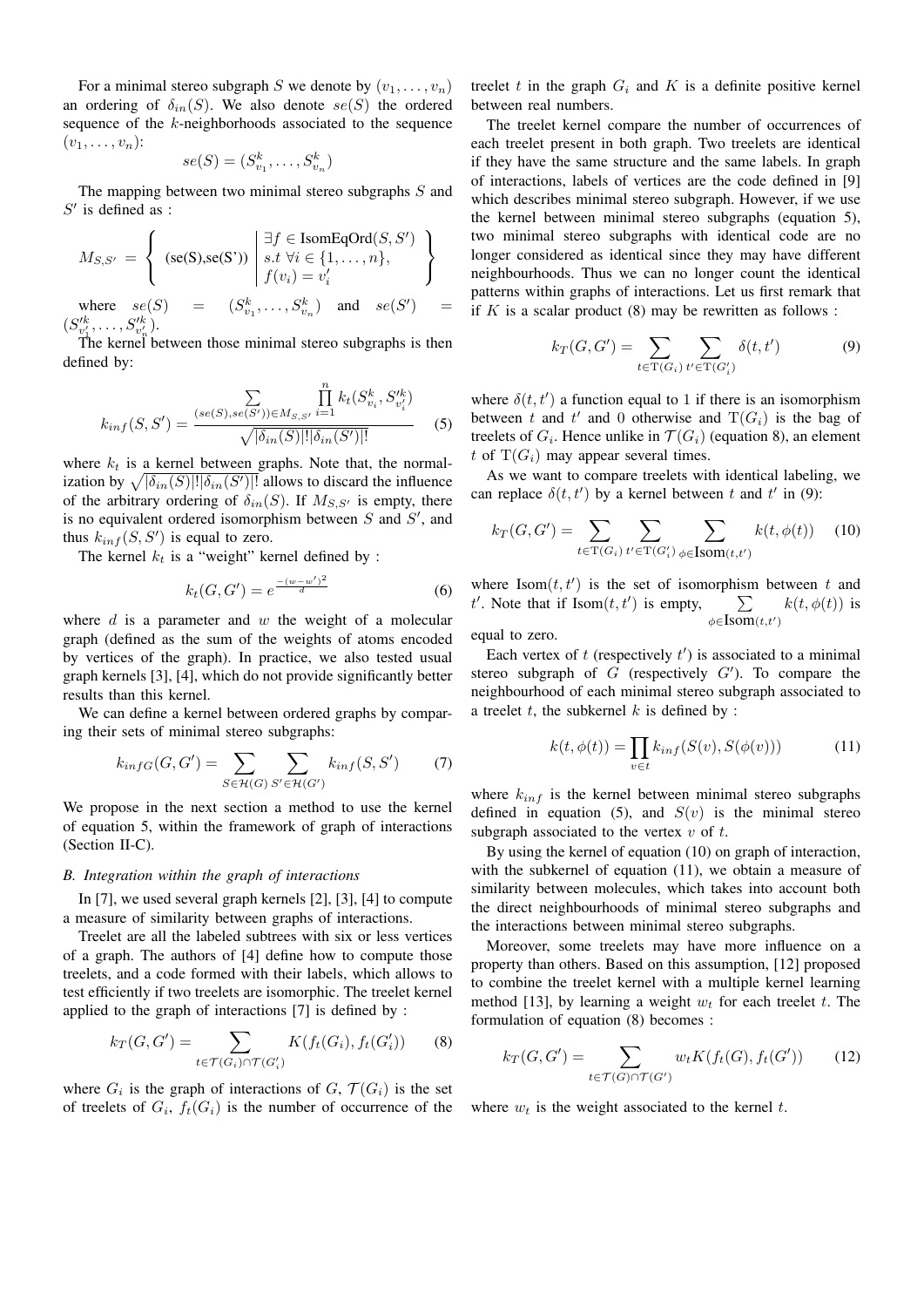TABLE I: Time of computation of the gram matrices

|       | Method                                       | Time in seconds |
|-------|----------------------------------------------|-----------------|
| $1 -$ | Stereo Kernel [6]                            | 0.7             |
| $2 -$ | Graph of interactions [7] with [4]           | 0.8             |
| $3 -$ | Kernel between minimal stereo subgraphs (7)  |                 |
| 4 -   | Graph of interactions and neighbourhood (10) |                 |

TABLE II: Prediction of the biological activity of synthetic vitamin D derivatives.

|        | Method                                            | RMSE  |
|--------|---------------------------------------------------|-------|
| 1 -    | Tree pattern kernel [3]                           | 0.251 |
| $2 -$  | Treelet kernel [4]                                | 0.271 |
| $3 -$  | Tree pattern kernel with stereo [5]               | 0.184 |
| $4 -$  | Stereo Kernel [6]                                 | 0.194 |
| $5 -$  | Graph of interactions [7] with [4]                | 0.171 |
| $6 -$  | Graph of interactions [7] with [3]                | 0.161 |
| $7 -$  | Graph of interactions [7] with [4] and MKL        | 0.172 |
| $8 -$  | Kernel between minimal stereo subgraphs (7)       | 0.177 |
| 9 -    | Graph of interactions and neighbourhood (10)      | 0.177 |
| $10 -$ | Graph of interactions, neighbourhood and MKL (13) | 0.154 |

In the same way, we can change the formulation of equation (10) to integrate a weight for each treelet extracted from the graph of interactions:

$$
k_T(G, G') = \sum_{t \in \mathcal{T}(G)} \sum_{t' \in \mathcal{T}(G')} w_t \sum_{\phi \in \mathcal{I}(t', t')} k(t, \phi(t)) \quad (13)
$$

With this formulation, we can use a multiple kernel learning algorithm to weight the influence of each treelet of the graph of interactions.

## IV. EXPERIMENTS

We have tested our method on a dataset of synthetic vitamin D derivatives, used in [5]. This dataset is composed of 69 molecules, with an average of 8.55 stereocenters per molecule. This dataset is associated to a regression problem, which consists in predicting the biological activity of each molecule.

Table I shows the computing time of the gram matrices for this dataset for each of our methods. We can see that the extension induce more computing time.

For all the experiments we use the same protocol: a nested cross-validation which selects parameters and estimates the performance. The outer cross-validation is a leave-one-out procedure, used to compute an error of prediction for each molecule of the dataset. For each fold, we use another leaveone-out procedure on the remaining molecules, to compute a validation error. We use standard SVM methods for regression of molecules.

We can see in Table II, that methods which do not encode stereoisomerism information [3], [4] obtain poor results (lines 1 and 2). Adding stereoisomerism information allows to obtain better results as the tree pattern kernel with stereo [5] (line 3) and the stereo kernel [6] (line 4) obtain better results than the two previous ones. The adaptation of the tree pattern kernel to stereoisomerism [5] is however better than the stereo kernel [6] because it can implicitly take into account the neighbourhood of minimal stereo subgraphs. By taking this neighbourhood into account explicitly (line 8) or by taking into account the

interactions between minimal stereo subgraphs (lines 5-7) we are able to obtain better results than [5] (line 3).

By combining the graph of interactions, with the kernel between minimal stereo subgraphs (line 9) we do not obtain better results than with the kernel between minimal stereo subgraphs alone (line 8) or the graph of interactions alone (lines 7-5). However, by using a multiple kernel learning algorithm on the treelets of the graph of interactions and using the kernel between minimal stereo subgraphs (line 10) we improve significantly the best result obtained so far. Note that the multiple kernel method applied on the graph of interactions (with a dirac kernel between stereo subgraphs) does not provide any improvement (lines 5 and 7). Our kernel between stereo subgraphs taking into account their embedding into their original graphs (equation 10 and 11) provide thus an additional information put in evidence by the multiple kernel method.

## V. CONCLUSION

The stereo kernel [6] which compares the minimal stereo subgraphs of two ordered graphs has one drawback : graph information are reduced to a bag of subgraphs without taking into account possible interactions between these subgraphs nor the neighbourhood of each instance of a subgraph within the whole graph. The graph of interactions introduced in [7] allows to take into account the interactions between minimal stereo subgraphs, but not the direct neighbourhood of those subgraphs.

In this paper we have presented a kernel which take into account the neighbourhood of minimal stereo subgraphs. Moreover, we have shown how to integrate this kernel into the framework of the graph of interactions. This combination provides a significant decrease of the prediction error.

#### VI. ACKNOWLEDGEMENTS

The authors wish to thank the association CRIHAN for their computing resource.

#### **REFERENCES**

- [1] J. Jacques, A. Collet, and S. H. Wilen, *Enantiomers, racemates, and resolutions*. Wiley, 1991.
- [2] H. Kashima, K. Tsuda, and A. Inokuchi, "Marginalized kernels between labeled graphs," in *ICML*, vol. 3, 2003, pp. 321–328.
- [3] P. Mahé and J.-P. Vert, "Graph kernels based on tree patterns for molecules," *Machine Learning*, vol. 75, no. 1, pp. 3–35, Oct. 2008.
- [4] B. Gaüzère, L. Brun, and D. Villemin, "Two New Graphs Kernels in Chemoinformatics," *Pattern Recognition Letters*, vol. 33, no. 15, pp. 2038–2047, 2012.
- [5] J. Brown, T. Urata, T. Tamura, M. A. Arai, T. Kawabata, and T. Akutsu, "Compound analysis via graph kernels incorporating chirality," *Journal of Bioinformatics and Computational Biology*, vol. 8, no. 1, pp. 63–81, 2010.
- [6] P.-A. Grenier, L. Brun, and D. Villemin, "A graph kernel incorporating molecule's stereisomerism information," *Proceedings of 22nd International Conference on Pattern Recognition (ICPR)*, pp. 631–636, 2014.
- [7] ——, "From bags to graphs of stereo subgraphs in order to predict molecules properties," *Graph-Based Representations in Pattern Recognition*, pp. 305–314, 2015.
- [8] P.-A. Grenier, "Modélisation de la stéréochimie: une application à la chémoinformatique," Ph.D. dissertation, Université de Caen Normandie, 2015.